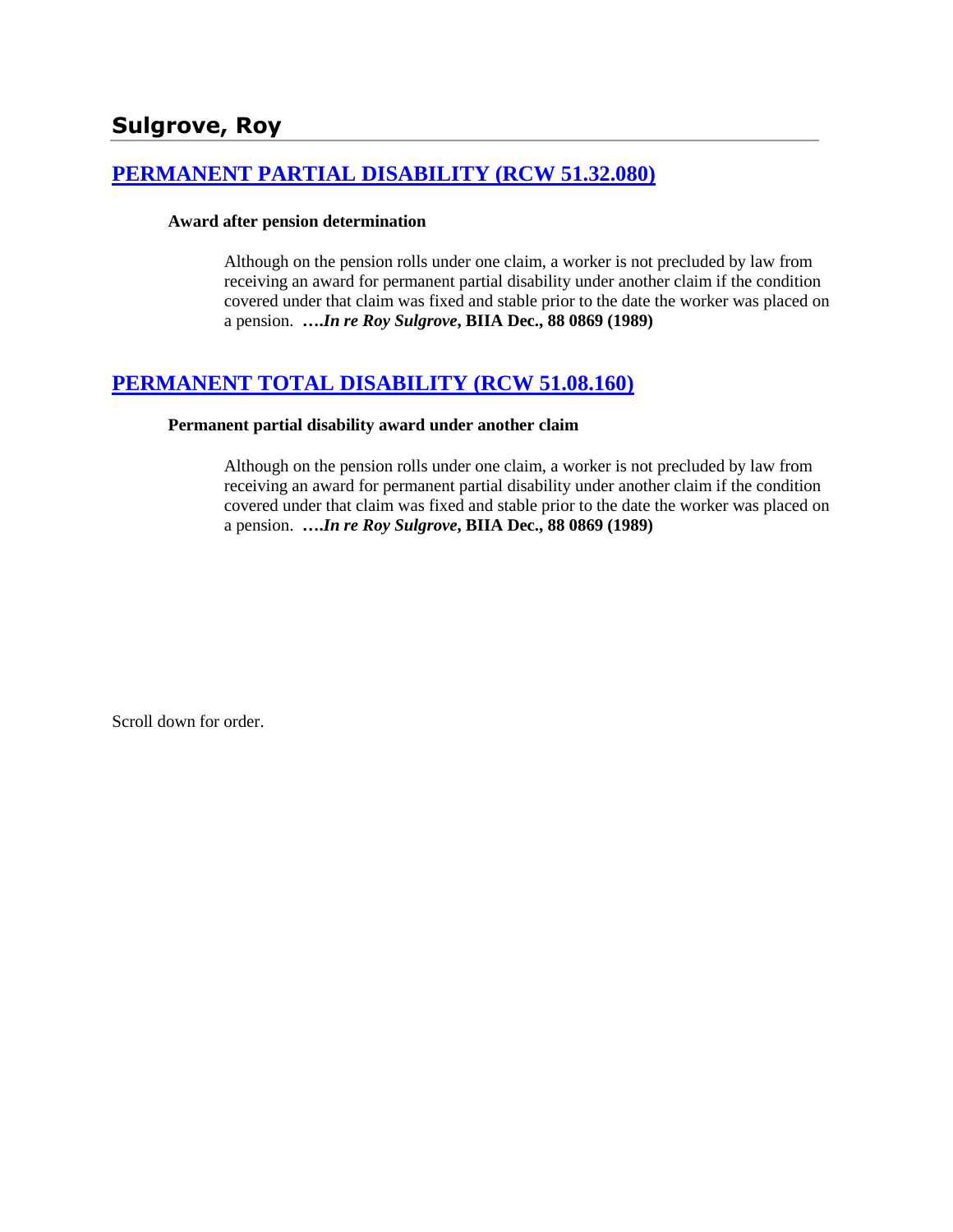#### **BEFORE THE BOARD OF INDUSTRIAL INSURANCE APPEALS STATE OF WASHINGTON**

**)**

## **IN RE: ROY T. SULGROVE ) DOCKET NO. 88 0869**

**CLAIM NO. J-719185 ) DECISION AND ORDER**

APPEARANCES:

Claimant, Roy T. Sulgrove, by Crumb & Casey, P.S., per C. Mark Casey

Employer, Various, by None

Department of Labor and Industries, by The Attorney General, per Dennis J. Beemer, Assistant

This is an appeal filed by the claimant, Roy T. Sulgrove, on March 4, 1988 from an order of the Department of Labor and Industries dated January 4, 1988. The order recited that the claimant was classified as permanently and totally disabled and placed on the pension rolls of the Department by order dated September 4, 1987 under Claim No. H-731884; recited further that the claimant is no longer entitled to awards for temporary partial, temporary total or permanent partial disability under Claim No. J-719185 as a result of having been placed on the pension rolls; and adhered to the provisions of the Department order dated November 2, 1987, which closed this claim with allowance for medical treatment only. The Department order is **REVERSED AND REMANDED**.

#### **DECISION**

Pursuant to RCW 51.52.104 and RCW 51.52.106, this matter is before the Board for review and decision on a timely Petition for Review filed by the claimant to a Proposed Decision and Order issued on September 15, 1988, in which the order of the Department dated January 4, 1988 was affirmed.

The issue in this appeal cannot be accurately understood without a brief recitation of the facts as stipulated by the parties. On July 18, 1980 Mr. Sulgrove sustained an industrial injury. He filed a claim which was assigned Claim No. H-731884 and allowed. On September 4, 1987, the Department issued an order placing Mr. Sulgrove on the pension rolls in Claim No. H-731884 as a result of that industrial injury.

Seventeen months earlier, on March 31, 1986, Mr. Sulgrove had submitted an application for benefits based on an asbestos-related occupational disease. This claim was assigned Claim No.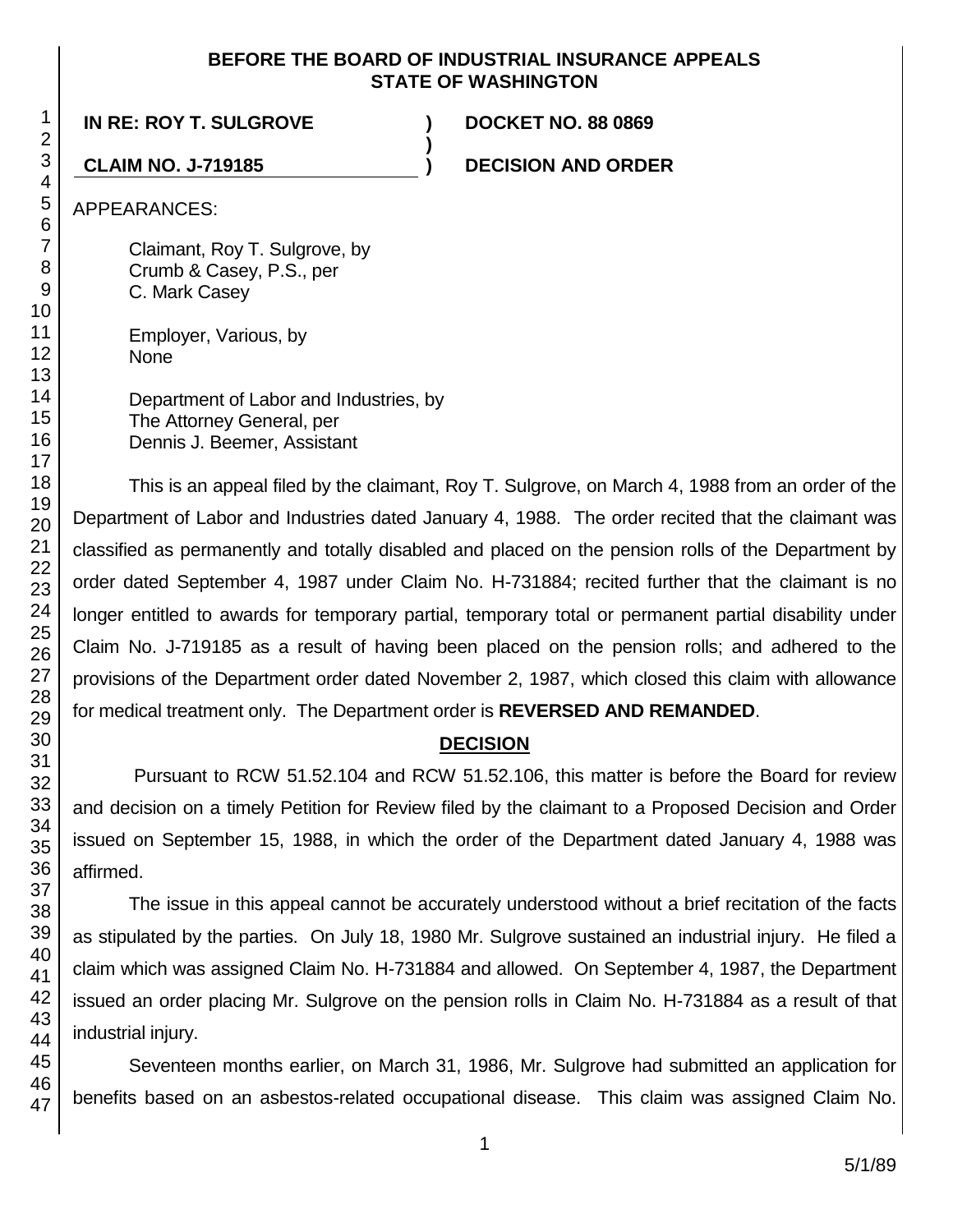J-719185. It was not until September 15, 1987, eleven days after Mr. Sulgrove had been placed on a pension in Claim No. H-731884, and more than 17 months after he had filed his claim in Claim No. J-719185, that the Department issued its first order in this latter claim. Within six days of receiving the September 15, 1987 order allowing the claim for asbestosis, Mr. Sulgrove's attorney requested closure of this claim with a permanent partial disability award. However, on November 2, 1987, the Department issued an order closing the claim with allowance for medical treatment only.

Following a timely protest from claimant's counsel of the November 2, 1987 order, the Department issued the order which is the subject of this appeal, again closing the claim with medical treatment only. It is the Department's position that, because Mr. Sulgrove was placed on a pension in Claim No. H-731884 on September 4, 1987, he cannot legally receive any award for "temporary partial, temporary total or permanent partial disability under Claim No. J-719185."

The parties have explicitly limited the issue on appeal to the legal determination of whether Mr. Sulgrove may receive a permanent partial disability award under Claim No. J-719185 in addition to his pension under Claim No. H-731884. If we conclude that he is not legally precluded from receiving both, then the parties have agreed that the claim should be remanded to the Department to consider and determine whether Mr. Sulgrove in fact sustained a permanent partial disability as a result of his asbestosis.

The Proposed Decision and Order relies on Sorenson v. Department of Labor and Industries, 19 Wn. 2d 571 (1943) and Harrington v. Department of Labor and Industries, 9 Wn. 2d 1 (1941) to affirm the Department order. The Proposed Decision and Order accurately describes those decisions, but incorrectly states that "[t]he situation presented here is no different. . . ."

Both Harrington and Sorenson involved workers who were placed on the pension rolls and thereafter returned to gainful employment. Both sustained further industrial injuries subsequent to being declared permanently and totally disabled. Both sought additional time-loss compensation or pension payments as a result of the subsequent injuries.

As noted in the Proposed Decision and Order, the Supreme Court concluded that neither Mr. Sorenson nor Mr. Harrington could receive further compensation in the form of time-loss compensation or pension payments as a result of the subsequent industrial injuries which they sustained after they were classified as permanently totally disabled. The Supreme Court reached this result to avoid "an overlapping of classifications" and "the allowance of double payment." Harrington, at 8. Neither Harrington nor Sorenson involved a request for a permanent partial disability award for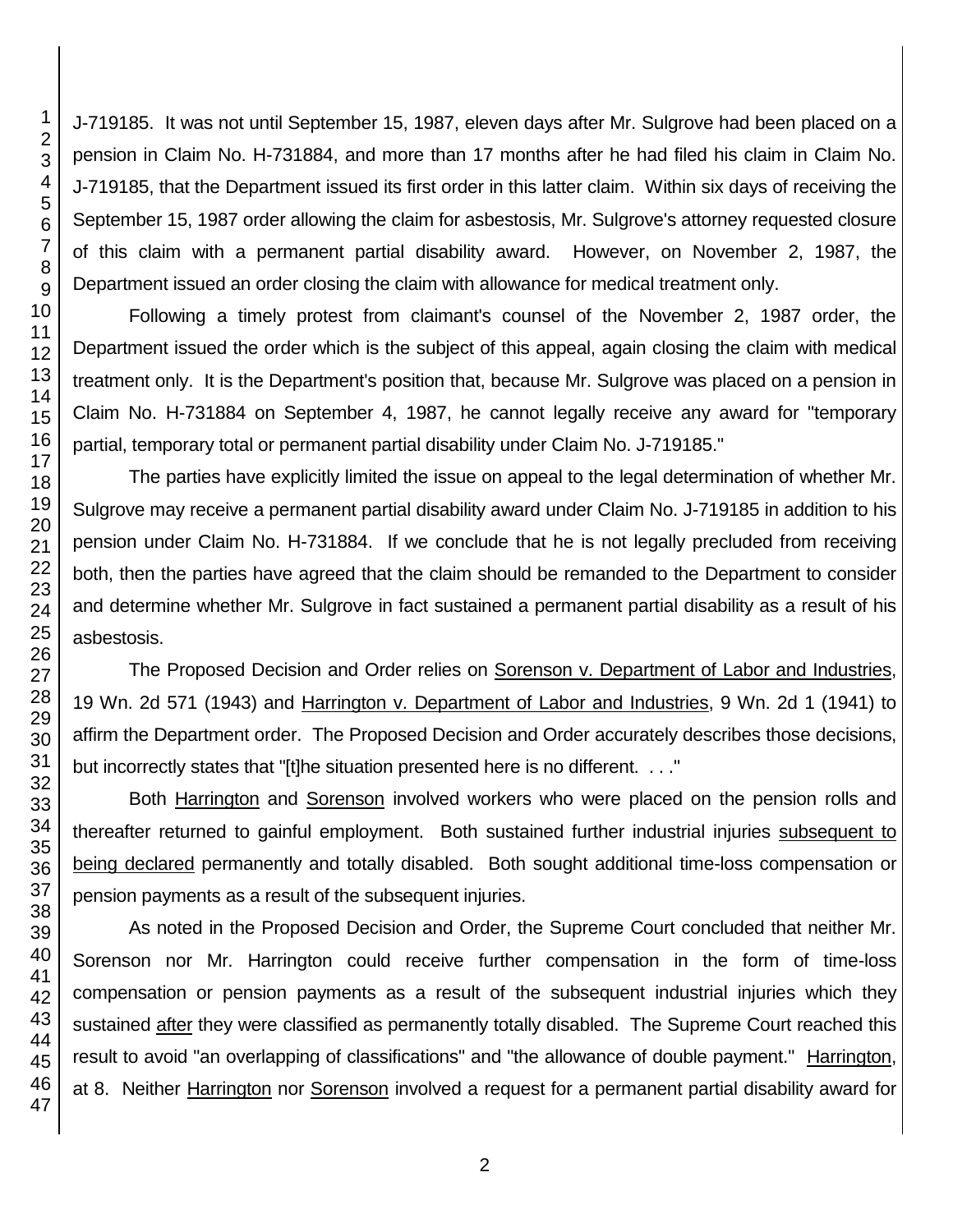the subsequent injury. However, contrary to the assertions of claimant's counsel, that distinction standing alone would not be dispositive. Sorenson, at 578.

Mr. Sulgrove became permanently totally disabled as a result of the industrial injury of July 18, 1980 covered by Claim No. H-731884, as of September 4, 1987. Obviously, from and after that date he cannot receive temporary or permanent total disability compensation under Claim No. J-719185. Furthermore, if his asbestosis condition under Claim No. J-719185 was not fixed and stable and productive of a permanent partial disability until after September 4, 1987, then, under the reasoning of Harrington and Sorenson, he would also be precluded from receiving a permanent partial disability award. If, on the other hand, his condition under Claim No. J-719185 was fixed and stable and productive of a permanent partial disability prior to September 4, 1987, there appears to be no reason in the law why he should not be entitled to a permanent partial disability award therefor. Harrington and Sorenson do not dictate otherwise. There would be no "double payment" or "overlapping of classifications" if Mr. Sulgrove in fact had sustained a permanent partial disability as a result of his asbestos-related condition prior to September 4, 1987. The fact that he might not be actually paid for that pre-existing permanent partial disability until after he was placed on a pension in a different claim seems to us to be irrelevant.

Furthermore, RCW 51.32.210 requires the Department to act "promptly" on claims. From the record before us, it does not appear that the Department took any action on this claim until more than 17 months after it was filed. The mere passage of time and administrative delay should not operate to deprive Mr. Sulgrove of his potential entitlement to a permanent partial disability award for his asbestosis, if he was in fact permanently partially disabled prior to September 4, 1987. That is, if Mr. Sulgrove was entitled to a permanent partial disability under Claim No. J-719185 prior to September 4, 1987, which the Department failed to promptly pay, the Department cannot be relieved of that obligation solely because Mr. Sulgrove is now on the pension rolls under Claim No. H-731884.

Furthermore, since the Department closed the J claim on November 2, 1987, it obviously concluded that Mr. Sulgrove's asbestosis condition was fixed as of that date. Otherwise, under Harrington, the claim would have been kept open for the provision of further appropriate medical treatment. It would seem likely that Mr. Sulgrove's asbestosis condition was also fixed two months earlier, before he was placed on a pension in Claim No. H-731884. At any rate, the Department will have to resolve that question on remand.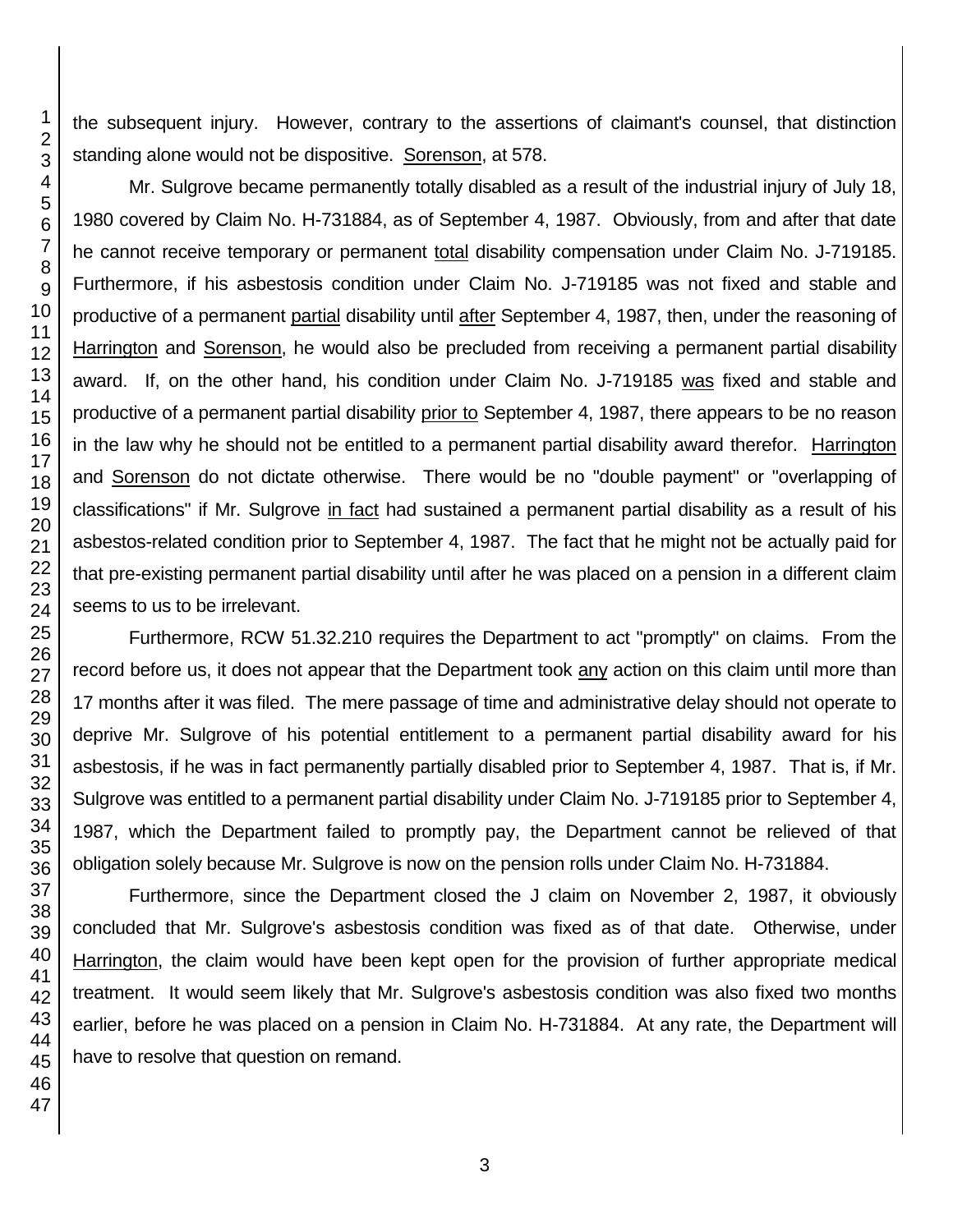1 2

The Department order on appeal is incorrect insofar as it determines as a matter of law that Mr. Sulgrove is not entitled to a permanent partial disability award in Claim No. J-719185 regardless of when his condition under this claim became fixed. The claim is remanded to the Department with direction to determine when Mr. Sulgrove's occupational disease condition became fixed and stable. If such condition was in fact fixed prior to September 4, 1987, the Department is to determine the extent of permanent partial disability attributable to that condition, if any, and pay claimant that award.

## **FINDINGS OF FACT**

1. On March 31, 1986, the Department of Labor and Industries received an accident report from the claimant, Roy T. Sulgrove, alleging the contraction of an occupational disease during the course of his employment with various employers subject to the Industrial Insurance Act. On September 15, 1987, the Department issued an order allowing the claim for asbestosis, and denying responsibility for conditions described as emphysema and obstructive lung disease.

On November 2, 1987 the Department issued an order closing the claim with allowance for medical treatment only. On December 21, 1987, the Department received a protest and request for reconsideration from the claimant of its order of November 2, 1987, specifically requesting consideration of a permanent partial disability award. On January 4, 1988, the Department issued an order adhering to the provisions of its order dated November 2, 1987, and ordering that the claimant is no longer entitled to award for temporary partial, temporary total or permanent partial disability under this claim as a result of having been placed on the pension rolls on September 4, 1987 under Claim No. H-731884.

On March 4, 1988 the Board of Industrial Insurance Appeals received a notice of appeal from the claimant of the Department order of January 4, 1988; Docket No. 88 0869 was assigned. On April 1, 1988 the Board issued an order granting the appeal and directing that proceedings be held on the issues raised in the notice of appeal.

- 2. On July 18, 1980, Roy T. Sulgrove sustained an industrial injury, which was allowed by the Department of Labor and Industries and assigned Claim No. H-731884. On September 4, 1987, the Department issued an order classifying Mr. Sulgrove as totally and permanently disabled within the meaning of the Industrial Insurance Act under Claim No. H-731884, due to the conditions proximately caused by his industrial injury of July 18, 1980.
- 3. Mr. Sulgrove filed the claim for benefits in Claim No. J-719185 on March 31, 1986, approximately 17 months before the Department classified him as totally and permanently disabled under Claim No. H- 731884. The Department determined that his asbestosis condition under Claim No. J-719185 was fixed and stable at least as of November 2, 1987 when the